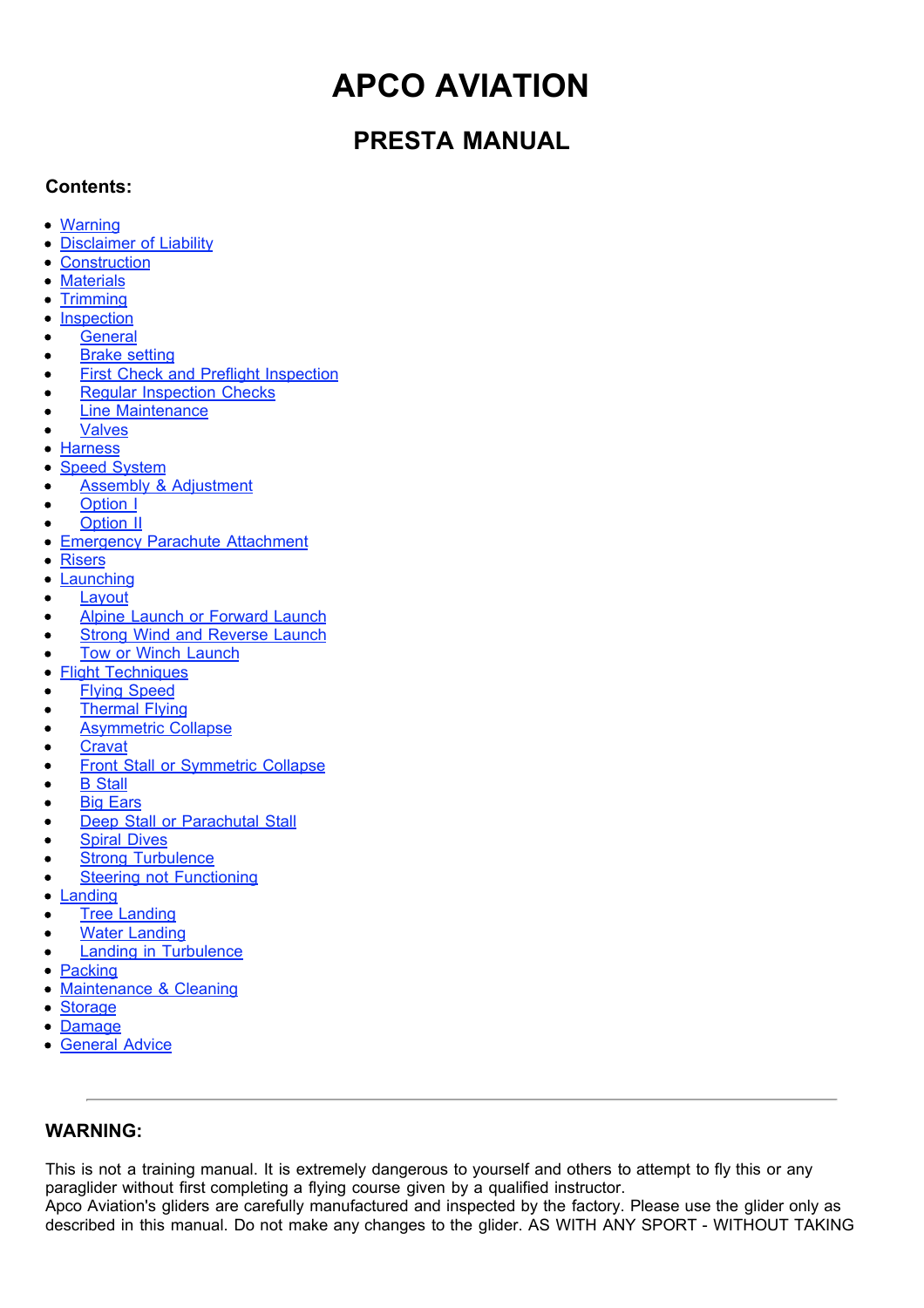### **DISCLAIMER OF LIABILITY**

Taking into consideration the inherent risk in paragliding, it must be expressly understood that the manufacturer and seller do not assume any responsibility for accidents, losses and direct or indirect damage following the use or misuse of this product.

APCO Aviation Ltd. is engaged in the manufacture and sale of hang gliding, paragliding, motorized para/hang gliding and emergency parachute equipment.

This equipment should be used under proper conditions and after proper instruction from a qualified instructor. APCO Aviation Ltd. has no control over the use of this equipment and a person using this equipment assumes all risks of damage or injury.

APCO Aviation Ltd. disclaims any liability or responsibility for injuries or damages resulting from the use of this equipment.

The glider is designed to perform in the frame of the required class as certified by Acpul- AFNOR / CEN and DHV.

### **CONSTRUCTION**

The glider is constructed with a top and bottom surface, connected by ribs. One top and bottom panel, together with the connecting ribs is called a cell. Each cell has an opening on the front lower part. The cells fill with air forcing the panels to take the shape dictated by the airfoil (rib) section. On either side the wing ends in a stabilizer or wing tip, which provides straight-line (Yaw) stability and produces some outward force to keep the span-wise tension. The front part of the ribs is made from Trilam to keep the leading edge shaped at high speeds and in turbulent air. It also improves the launch characteristics of the glider. The line hook-up points are made of Dyneema or Nylon tape.

### **MATERIALS**

The glider is made from tear resistant Ripstop Nylon cloth, which is P.U. coated to zero porosity and then siliconized to give the fabric high resistance to the elements. Different cloth is used for the top, bottom and ribs due to their different functions. The lines are made of superaramid covered with a polyester sheath for protection against UV, wear and abrasion. The bottom section of the brake lines is made of polyester because of its better mechanical properties. The carabiners that attach the lines to the risers are made of stainless steel.

#### **TRIMMING**

All Apco gliders are trimmed for optimum performance combined with unsurpassed safety. It is very important not to re-trim or tamper with any of the lines or risers as this may alter the performance and safety. Trimming of the brake line should be done in accordance with this manual and carefully checked before flying.

#### **INSPECTION**

#### **GENERAL**

Pilots, please insure that your glider has been test flown and checked by your dealer before taking it into your possession.

#### **BRAKE SETTING**

Before the first flight the pilot/dealer has to take his/her glider and inflate it to check brake length and if needed shorten or lengthen the brake setting to his or her preference. It is important that the brakes are not set too short. If the glider is above your head the brakes should not be pulling the trailing edge down as that means that the brakes are too short. A good setting is to have about 10 cm of slack in the brake from the brake guide on the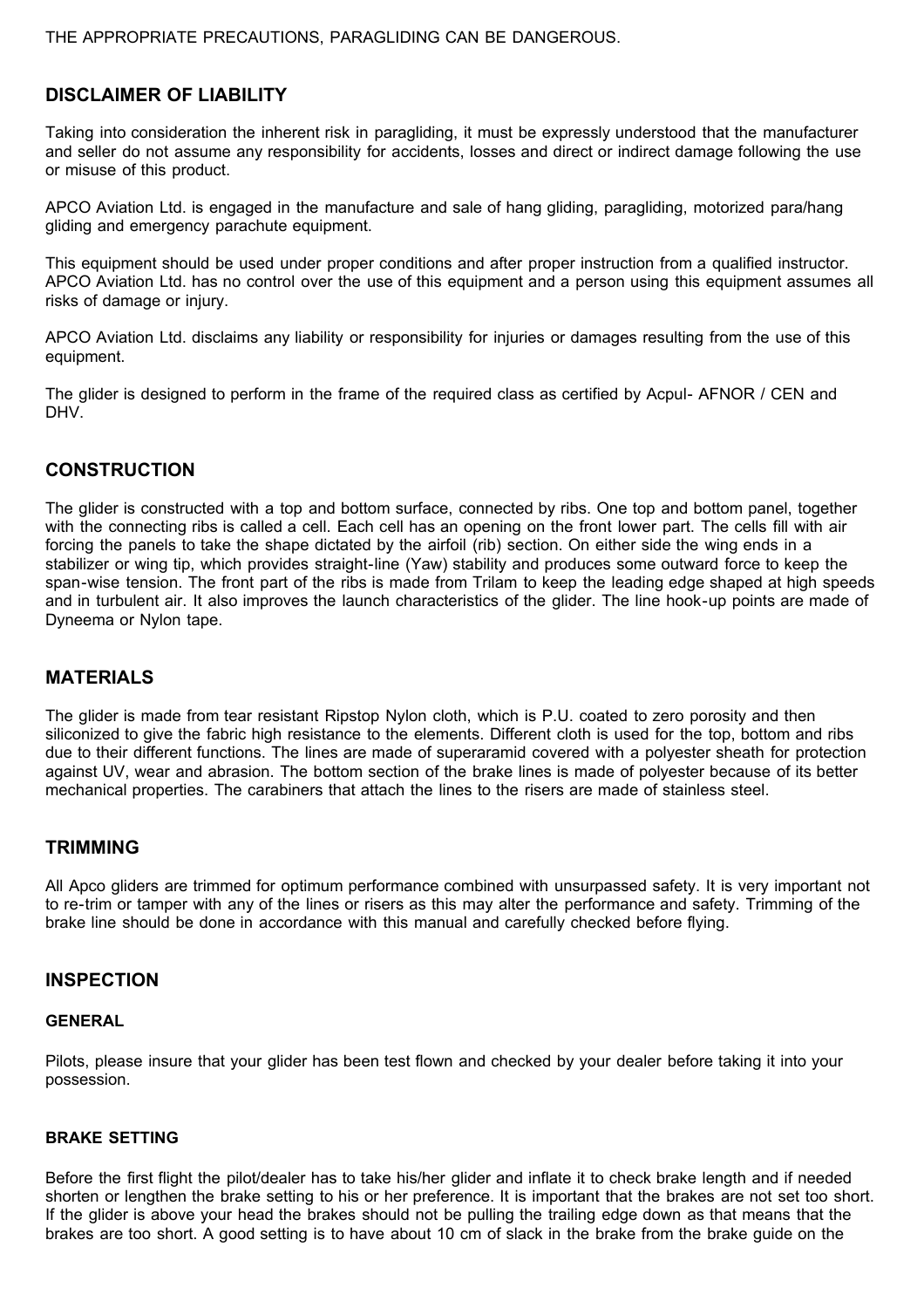### **FIRST CHECK AND PREFLIGHT INSPECTION**

With every new glider, the following points should be checked:

- Connection points between the glider and the harness.
- Check that there are no lines twisted, tangled or knotted.
- Check that the risers and speed-system are hooked up to the harness correctly.

### **REGULAR INSPECTION CHECKS**

- Damage to lines, webbing and thread on the stitching of the harness and risers.
- That the stainless steel connection links on the risers are not damaged and are fully closed.
- The pulleys of the speed system are free to move and the lines are not twisted.

• The condition of the brake lines, stainless steel ring and the security of the knot attaching the brake handle to the brake line.

- The sewing, condition of the lines and connection of the lines.
- Damage to hook up points on the glider.
- Internal damage to the ribs and diagonal ribs.
- Damage to the top and bottom panels and seams between panels.

### **LINE MAINTENANCE**

Three groups of suspension lines and one brake line are attached to each riser. The three groups are called A, B, C and brake lines. The stabilizer lines are connected along with the B-lines. Superaramid lines are known to be sensitive to the influence of the elements. They must be carefully inspected periodically. In his/her own interest, the pilot must observe the following points to ensure maximum performance and safety from the glider.

- Avoid sharp bending and squeezing of lines.
- Take care that people do not step on the lines.
- Do not pull on the lines if they are caught on rocks or vegetation.

Avoid getting the lines wet. If they do get wet, dry them as soon as possible at room temperature and never store them wet.

IT IS MANDATORY TO CHANGE THE BOTTOM LINES ON EVERY PARAGLIDER ONCE A YEAR OR EVERY 100 HOURS, WHICH EVER COMES FIRST. THE REST OF THE LINES MUST BE CHECKED YEARLY AND REPLACED IF NECESSARY.

NEVER REPLACE THE LINES WITH DIFFERENT DIAMETER OR TYPE OF LINES AS ALL GLIDERS WERE LOAD TESTED FOR SAFETY IN THEIR ORIGINAL CONFIGURATION. CHANGING LINE DIAMETER/STRENGTHS CAN HAVE FATAL CONSEQUENCES.

Every six months one lower A, B and C line must be tested for minimum 50 % of the rated strength. If the line fails under the load test or does not return to its specified length all the corresponding lines must be replaced. Professional use of gliders: Towing, tandem, schooling and competition flying requires more frequent line inspection and replacement of A-, B- C- and brake lines.

### **VALVES**

The Presta has a semi-closed leading edge with an Active Double Valve System to improve the overall performance (ADVS patent pending).

The valve system allows maximum inflow of air on launch. The valves also open during collapses to speed up the re-inflation of the collapsed wing.

For the valves to work properly it is important to keep them wrinkle free especially in sub zero temperatures.

Make sure the valves are lying flat and are in the closed position when you fold the glider.

Before the launch the pilot should check all the valves and ensure that they are flat and closing the entire area of the mesh covered opening.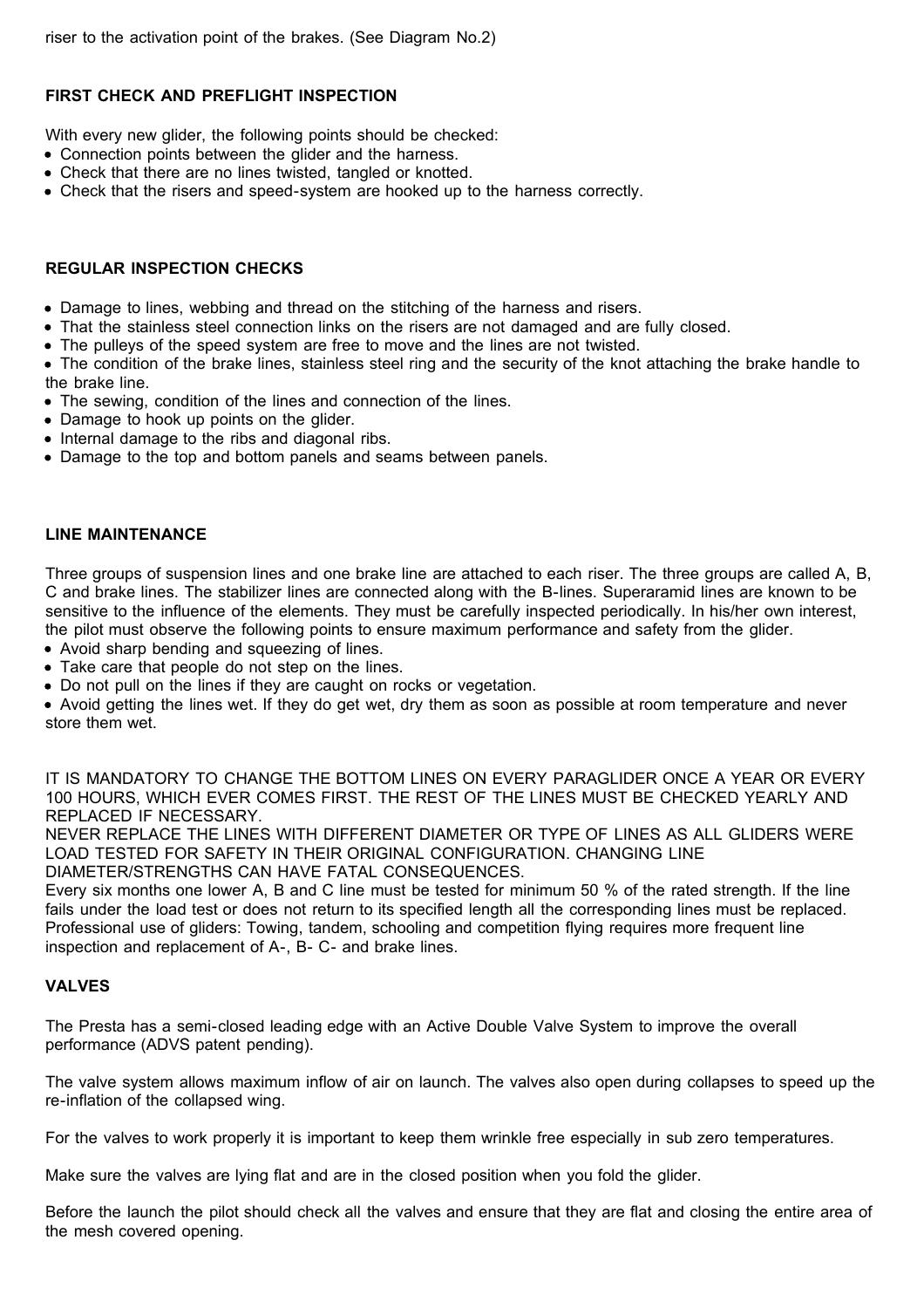Creased and crumpled valves will not affect the safety of the wing.

#### **HARNESS**

All of Apco's gliders are developed with the use of ABS (Automatic Bracing System) type harnesses without cross bracing. We recommend the use of an ABS harness with all our gliders. All certified harnesses can be used with our gliders. For best safety and performance we recommend an Apco harness equipped with a Mayday emergency parachute.

Caution: Cross bracing that has been adjusted too tightly can influence the handling of a glider, and may not actually lead to higher safety. Apco gliders are developed and tested without the use of cross bracing. Using an ABS harness with chest strap set at the specified width (Check the AFNOR sticker on your glider) will result in the highest passive safety on your glider

#### **SPEED SYSTEM**

#### **ASSEMBLY & ADJUSTMENT**

Apco gliders are supplied with a speed system as illustrated in option II. The pilot can change the speed system to the traditional "Apco" speed system to use the full accelerator range depending on the pulley arrangement on the harness being used.

#### **OPTION 1**

First attach the harness to the glider, then thread the accelerator line from the top pulley on the riser, through the pulleys ( and the elasticized ring if present ) on your harness and then attach it to the supplied speed bar. To adjust the length and activation point of the speed system, sit in the harness and ask someone to hold the riser up in a flying position. By pulling out the end of the line protruding above the upper pulley on the riser and by moving the knot you can adjust the speed system. The Bar should be about 10 cm ( or closer if you have a second step) away from the front of the harness seat. This allows you to use the full range of the speed bar if you extend your legs fully. Do not adjust the speed system too short as this will cause the speed system to be activated permanently while flying and could be dangerous. It is possible to fit a second step to the system if the pilot has trouble using the full range of the speed system ( second step is supplied separately).

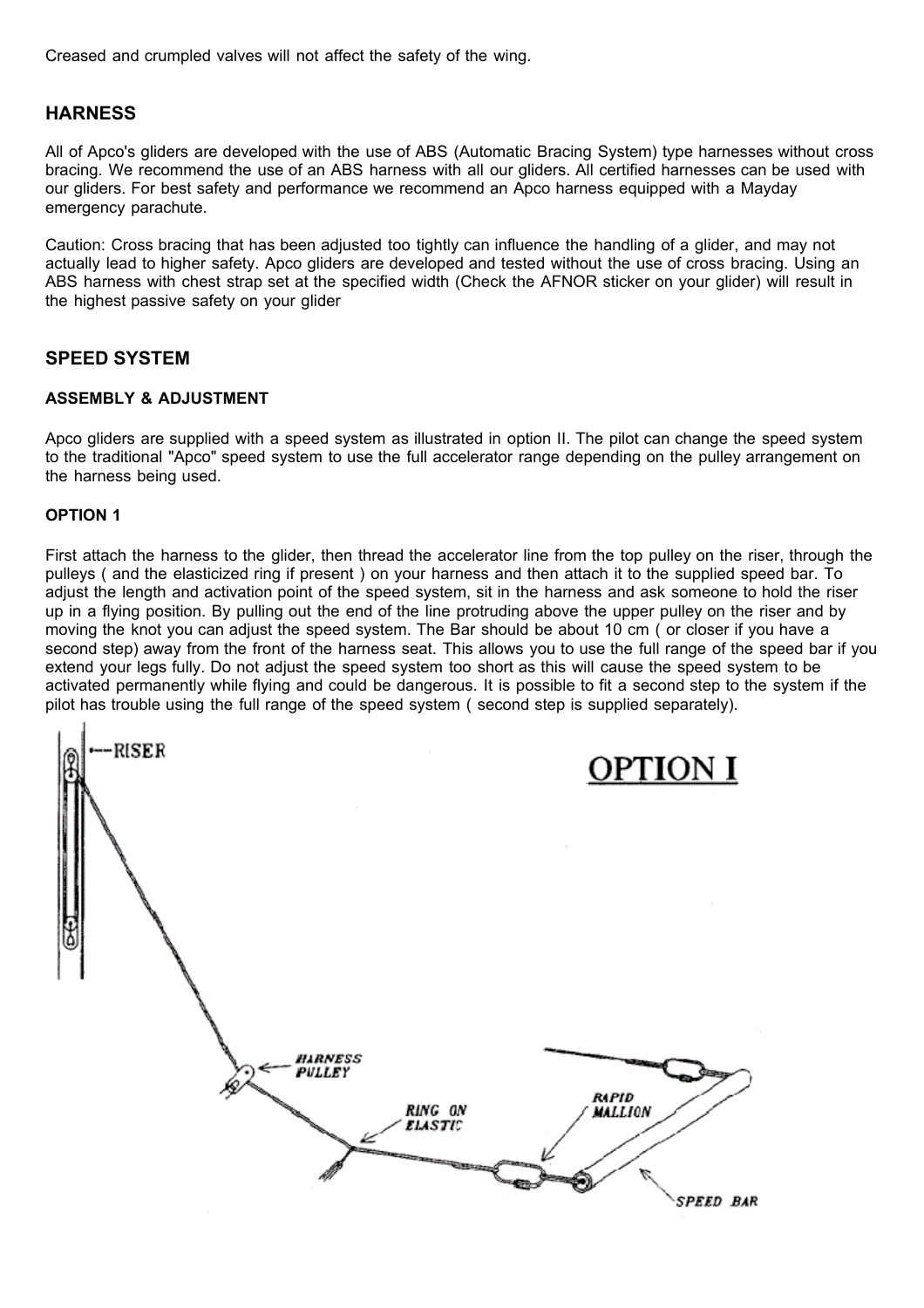#### **OPTION II**

First attach the harness to the glider. Remove the Chain Link from the end of the accelerator line attached to the speed bar, then thread it through the elasticized ring on the harness, then through harness pulley and then reattach it to the Chain link with a larks-head knot. Hook the Chain link onto the Chain Link on the riser of the corresponding side. Sit in the harness and have someone hold the riser up in a flying position for you. Adjust the speed bar line by pulling the end through the speed bar tube and moving the knot. The Bar should be about 10 cm (or closer if you have a second step) away from the front of the harness seat. This allows you to easily reach the bar with your foot, and will allow you to use the full range of the speed bar if you extend your legs fully. Do not adjust the speed system too short, as this will cause it to be activated permanently while flying, and could be dangerous. It is possible to fit a second step to the system, if one has trouble using the full range of the system (supplied separately).



### **EMERGENCY PARACHUTE ATTACHMENT**

It is recommended to use a certified rescue parachute when flying. Attaching the rescue parachute should be done in accordance with the recommendation of the harness and reserve parachute manufacturer.

### **RISERS**

The Presta is supplied with a split A riser. The 1st A- riser attaches to the central two A lines (A1 & A3). The second A riser travels half the amount of the first A-riser on acceleration and is attached to the outermost A line (A5). This is to facilitate Big ears or Tip tucks. The spilt A riser is part of the speed system and should always be connected as explained above. At no time should the pilot change the risers or use risers not intended for this specific glider as this will affect the performance and safety of the glider.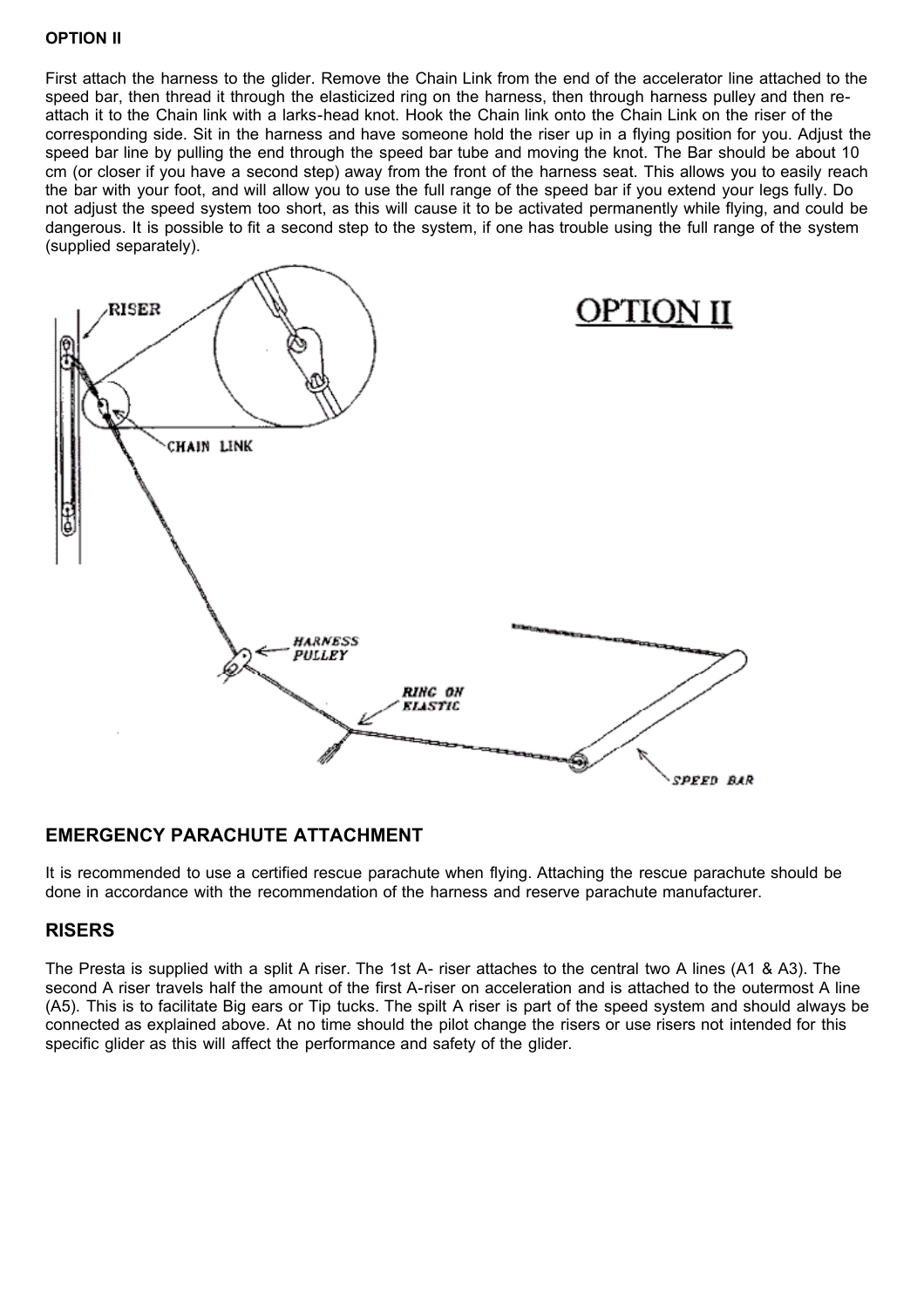

### **LAUNCHING**

As this is not a training manual we will not try to teach you launching techniques. We will only briefly go through the different launch techniques to help you get the most out of your glider.

### **LAYOUT**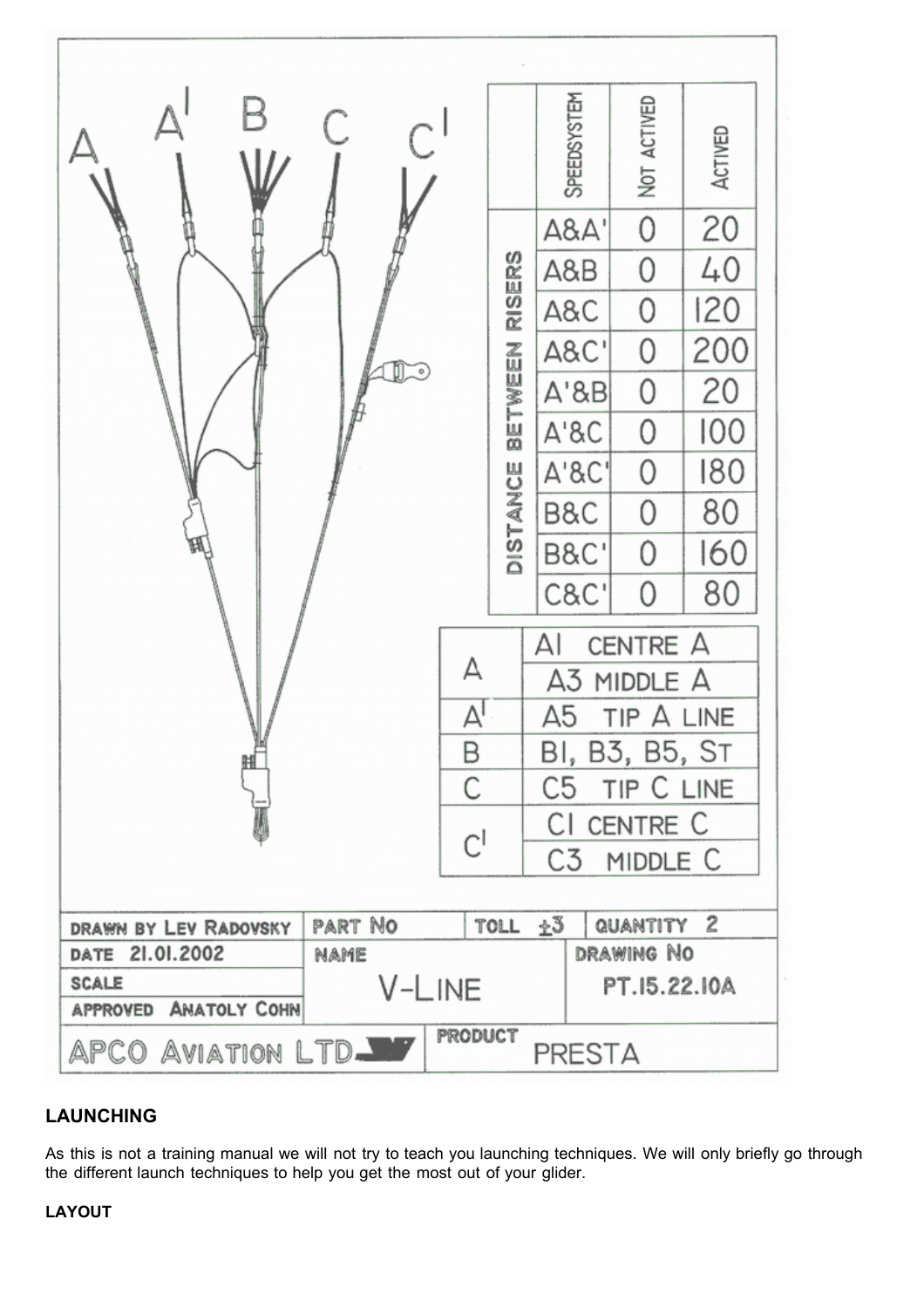Pre-flight check should be done before every flight. Spread the glider on the ground. Spread the lines, dividing them into eight groups A, B, C and brake lines left and right. Make sure the lines are free and not twisted or knotted. Make sure all the lines are on top of the glider and that there are none caught on vegetation or rocks under the glider. Lay out the glider in a horseshoe shape. This method insures that all the lines are equally tensioned on launch, and results in an even inflation. The Mylar rib section will keep the leading edge open for easy inflation. The most common reason for a bad launch is a bad layout!

#### **ALPINE LAUNCH OR FORWARD LAUNCH**

The Presta has very good launch behavior in no wind conditions. For the best results we recommend the use of the following techniques: Lay out the glider and position yourself in the center of the wing with the lines almost tight. With a positive and constant force inflate the wing holding only the A-risers, and smoothly increase your running speed. The wing will quickly inflate and settle above the pilots head without the tendency to stick behind, the pilot might have to pull some brake to stop the wing from overshooting the pilot on an aggressive run. After you leave the A-risers, apply about 15% brakes and the PRESTA will gently lift you off the ground.

#### **STRONG WIND AND REVERSE LAUNCH**

The Presta has a lot of lifting power and care should be taken in strong wind. It is advisable to have an assistant hold the pilot when attempting a strong wind launch. It also helps if you leave the A-riser just as the glider gets above your head. Then pull a bit of brake to stop the wing from overshooting , but not too much as the glider might pull you off your feet too early. The assistant should let the pilot walk in under the wing on inflation rather than resist the inflation; this reduces the tendency of the glider to lift the pilot prematurely.

#### **TOW OR WINCH LAUNCHING**

All Apco gliders are well suited for winching and have no bad tendencies on the winch. With towing it is important to have the wing above your head on launch and not to try and force a stalled wing into the air. This is especially important if the winch operator is using high tension on the winch. Very little brake if any need be applied on launch and during the winch. Directional changes can be made with weight shift rather than brakes. While on tow, the brake pressure will be higher and more input may be needed to make corrections than in normal flight.

### **FLIGHT TECHNIQUES**

#### **FLYING SPEED**

Indicated trim speed is dependant on the amount of brake the pilot is using, wing loading, altitude above sea level and the accuracy and make of speed probe. The speeds recorded were at optimum wing loading at sea level using a Skywatch Pro; thus there could be a slight variation in speed range numbers that a pilot records. **NOTE:**

The speeds indicated in the technical data sheet are the correct speeds measured at sea level using a calibrated instrument flying at optimum wing loading. Speed readings in the flight reports could differ as this was measured during testing using various instruments and is an indication of the difference between trim, stall and top speed. The speed range will be the same but the actual numbers may differ.

- With 0% brake the Presta will fly at 37 km/h with a sink rate of 1.1 m/s.
- $\bullet$  At 25% brake the glider will fly at 31km/h with minimum sink rate 1.0 m/s.
- The best glide angle is achieved with 0% brakes and about  $\frac{1}{4}$  speedbar at a speed of 42 km/h.
- With 80% brake the glider will fly at about 22km/h and will be close to the stall point 20km/h.

#### **CAUTION:**

APART FROM WHEN FLARING AT LANDING THERE SHOULD BE NO REASON TO FLY WITH 70% TO 100% BRAKE. THE SINK RATE OF THE GLIDER WILL BE EXCESSIVE AND THERE WILL BE A POSSIBILITY OF ENTERING A DEEPSTALL OR FULLSTALL SITUATION. THERE IS ALSO THE RISK OF GOING NEGATIVE OR ENTERING A SPIN WHEN ATTEMPTING TO TURN THE GLIDER NEAR THE STALL SPEED.

#### **WARNING:**

The use of the speed system in turbulent conditions or close to the ground is dangerous. While flying with the accelerator, the glider has a reduced angle of attack and is therefore more susceptible to turbulence and may collapse or partially deflate. Gliders react faster when accelerated and may turn more. The accelerator should immediately be released in this case.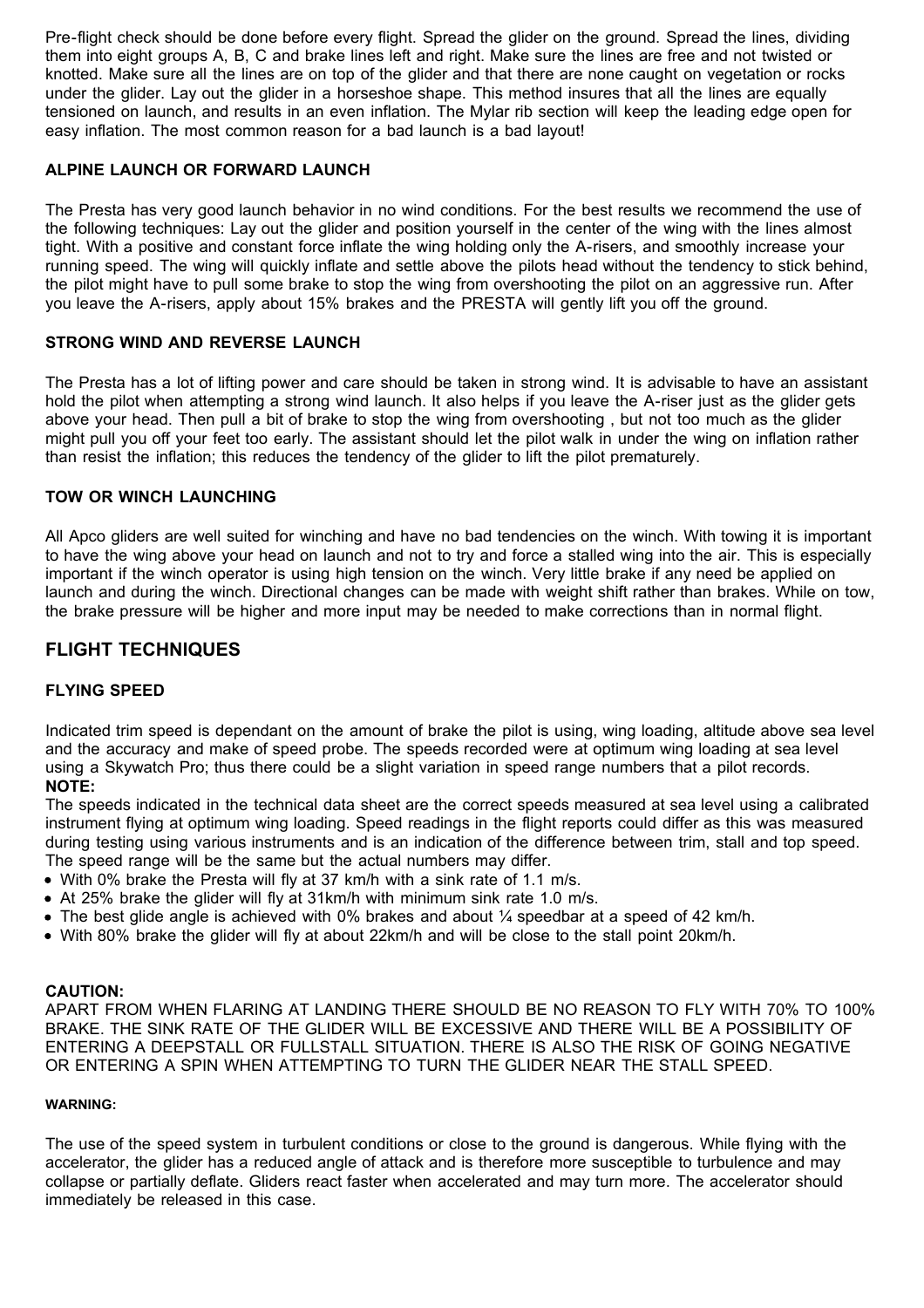#### **THERMAL FLYING**

The Presta has excellent thermaling capacity and will be a pleasure in competition when you are in a big gaggle or just having fun on a long XC flight. The glider has high internal pressure and needs very little pilot input even in very turbulent conditions. In light lift it is advised to make flat turns to keep the glider from banking too much and avoid increasing the sink rate. In strong lift conditions it is most effective to have small turns in the core with relatively high bank. The Presta is fast and has a very high lift profile. This makes ridge soaring a pleasure. The glider gives you optimum L/D at 45km.h (about  $\frac{1}{4}$  speedbar) but for the best climb rate in lift, it is advisable to use about 15 to 20% brake.

#### **ASYMMETRIC COLLAPSE**

If one side of the glider partially folds or collapses it is important to keep your flying direction by applying some brake on the opposite side. The wing should re-inflate on its own without any input from the pilot. To help reinflation it is possible to pull some brake on the collapsed side and release immediately. In the event of a big deflation, i.e. 70%, it is important to give brake in the opposite direction but care must be taken not to pull too much as you could stall the flying side. The glider is very solid and has a very strong tendency to re-inflate after any collapses.

#### **CRAVAT**

In case a cravat should occur from an asymmetric collapse or other maneuver, it can usually be opened by pulling down on the stabilo line of the affected side while countering the turn with the opposite brake and weight shift. It also helps sometimes to pull Big Ears to release the tension on the affected lines, or a combination of the above techniques, i.e. pulling on the stabilo after pulling Big Ears.

#### **FRONT STALL OR SYMMETRIC COLLAPSE**

In the event of a front stall the glider will normally re-inflate on its own immediately without any change of direction. To speed up re-inflation apply 30-40% brake (to pump open the leading edge). Do not hold the brakes down permanently to avoid an unwanted stall.

#### **B STALL**

The Presta has a very clean stable B stall. To enter the B stall the pilot has to pull the first 20-cm slowly until the glider loses forward speed and starts to descend vertically. Then the pilot can pull more on the B until he/she attains a stable 7 to 9 m/s descent rate. The Glider has no tendency to front rosette or become pitch unstable. To exit the B stall the pilot releases the B slowly until the glider has regained its shape and then the last 15 cm fast to prevent the glider from entering deepstall. The Presta can be controlled directionally in the B stall by pulling more on one B riser than on the other to create a turn in any direction. The B-stall is a safe controlled way of losing altitude fast without any forward speed.

#### **BIG EARS**

Height can be lost in a controlled way by collapsing both tips. To do this, take the outer-most A-line (attached on its own riser) on either side and pull them down until the tips collapse. Pulling one side at a time may be more comfortable and easier, especially for smaller pilots. This should close about 30% of the wing in total. It is possible to steer with weight shift.

To increase the sink rate the pilot can push the speed system after he/she has collapsed the tips. This can give up to about 7 m/s sink-rate with about 45-km/h forward speed. To exit, release the speed system and then release the tip A-lines.

It may sometimes be necessary to apply a little brake to open the tips. If using the brakes to open the tips, it is best to open one tip at a time, this avoids reducing your air-speed.

CAUTION: DO NOT ATTEMPT ANY EXTREME MANEUVRES WITH THE TIPS COLLAPSED AS THIS DOUBLES THE LOAD ON THE CENTER LINES AND ATTACHMENT POINTS AND COULD LEAD TO FAILURE.

#### **DEEP STALL OR PARACHUTAL STALL**

Under normal flying conditions the Presta will have no tendency to enter deep stall.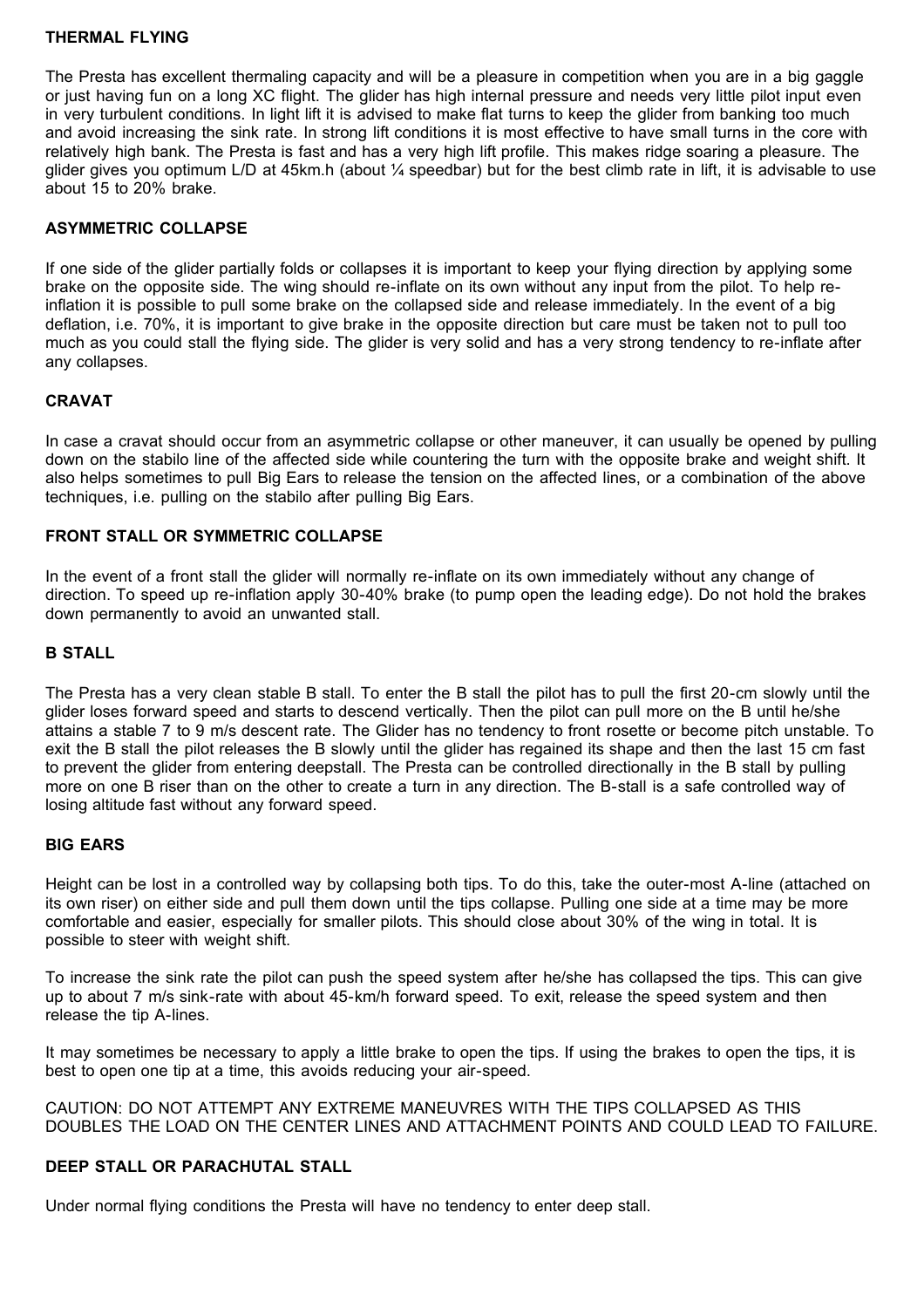All gliders can however under certain conditions enter and stay in deep stall configuration (as a result of ageing of materials, impropper maintainance or pilot induced).

#### **Signs of parachutal stall.**

- The pilot has very little or no forward speed and no wind in his face.
- The glider will be fully open but the cells will be bulging in and not out on the bottom surface.
- The glider might have a very slow turning sensation.
- You will have an increased vertical descent.

#### **Exit from parachutal stall.**

It is important to recognize this situation. Most accidents involving parachutal stall happen because the pilot did not realize that he was in deep stall.

The best way to exit a parachutal stall is to pull the A risers down to get the wing flying again. The pilot can pull the riser down until the wing starts to fly again. The moment the wing starts to fly the pilot should release the A riser, or the wing might suffer a frontal collapse.

Alternatively the pilot can push the speed bar to lower the angle of attack and get the wing flying again.

By pulling one or both brakes while in deep stall the pilot can accidentally enter a full stall or spin.

#### **SPIRAL DIVES**

The Presta has very good behavior in spiral and has no tendency to stick in the spiral. By progressively applying brake on one side the glider can be put into a spiral dive. Safe high sink rates can be achieved like this. The spiral has to be exited slowly by releasing the brake over one complete turn or the glider may pitch forward and possibly suffer a collapse.

Care must be taken that the pilot has enough height to exit the spiral safely.

Sink rates in excess of 19m/s can be obtained.

#### **CAUTION:**

Some gliders can be neutral in spiral and may not exit without pilot input. To exit a neutral spiral the pilot has to lean his/her weight to the outside of the turn or apply brake on the outside wing. As soon as the glider starts to slow down in the spiral the outside brake must be released.

PILOTS CAN SUFFER BLACK OUTS IN SPIRALS AND THE PILOT HAS TO EXIT THE SPIRAL AS SOON AS he/she FEELS ANY ABNORMAL SYMPTOMS (Black dots in field of vision or light-headedness).

#### **STRONG TURBULENCE**

#### NEVER FLY IN STRONG TURBULENCE!

If you unexpectedly encounter strong turbulence, fly with about 20% brake applied to increase the internal pressure and the angle of attack of the canopy and land as soon as possible. If the air is turbulent on landing approach, land with Big Ears.

Learn to fly actively and to anticipate collapses and prevent them by applying brake when needed before you have unwanted collapses.

#### **STEERING NOT FUNCTIONING**

If the pilot cannot reach the brake or steering lines for any reason or if they are not functioning properly, (for example: If they break on a damaged point) he or she can control the glider by pulling down on the C-risers.

Care must be taken when steering like this, as much less input is needed to turn the wing and the response of the wing is also much slower than when using the brakes.

IF YOU PULL TOO MUCH ON ONE OR BOTH RISERS THE GLIDER WILL SPIN OR STALL.

On the landing flare the pilot should be especially careful not to stall the glider too high.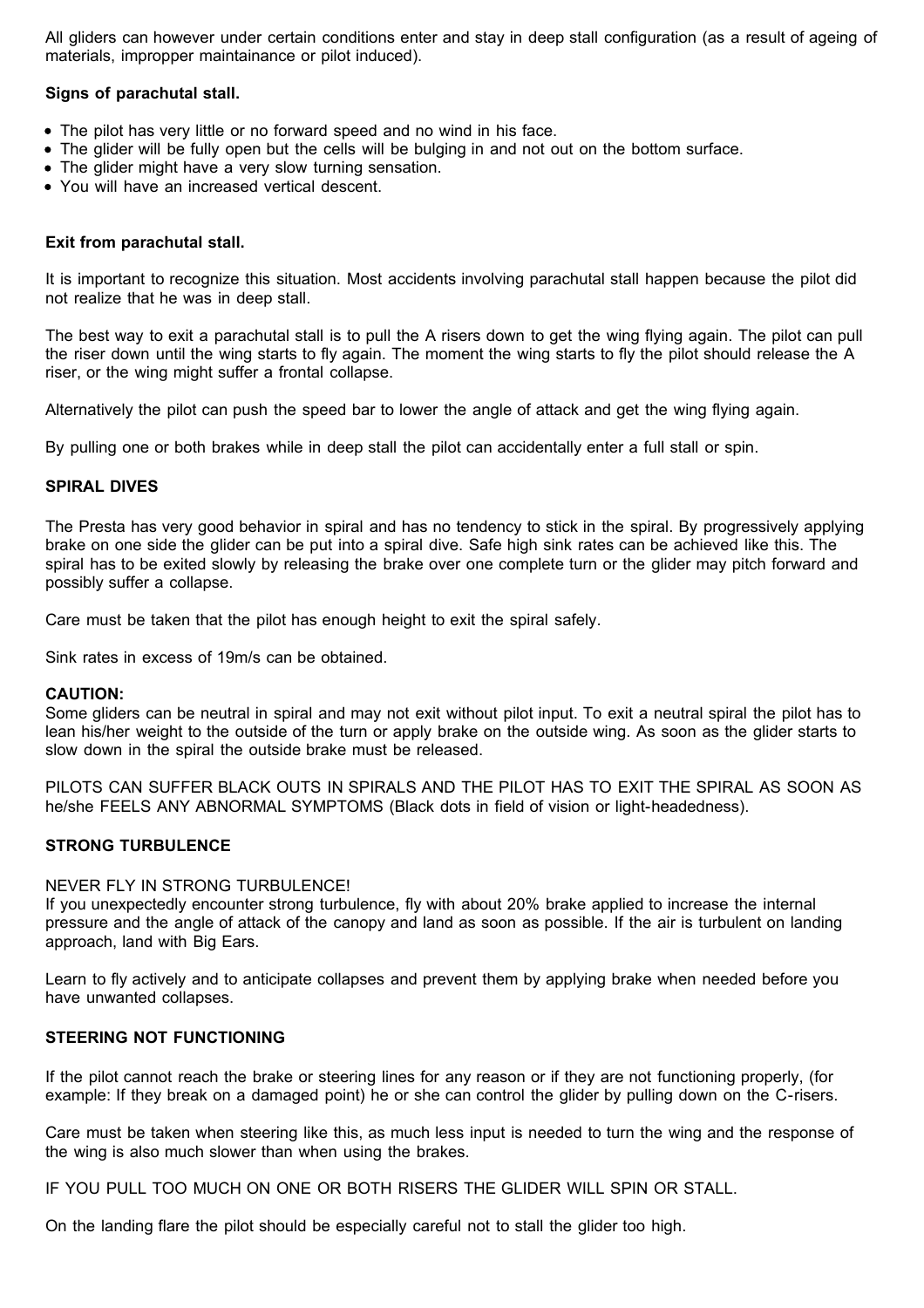### **LANDING**

Before landing the pilot should determine the wind direction, usually by checking a windsock, flags, smoke or your drift over the ground while doing one or more  $360^{\circ}$  turns.

Always land into the wind.

• At a height of about 50 meters your landing setup should begin. The most commonly used one is to head into the wind and depending on the wind strength the pilot should reach his/her landing point by making s-turns.

• At a height of about 15 meters the final part of your descent should be made at trim speed into the wind.

At a height between half a meter and one meter you can gently flair the glider by pulling gradually down on the brakes to the stall point. When top-landing it is sometimes not necessary to flare or a much smaller flare may be required, especially in strong ridge conditions.

#### **TREE LANDING**

If it is not possible to land in an open area, steer into the wind towards an unobstructed tree and do a normal landing approach as if the tree is your landing spot. Flare as for a normal landing. On impact hold your legs together and protect your face with your arms.

After any tree landing it is very important to check all the lines, line measurements, and the canopy for damage.

#### **WATER LANDING**

As you approach landing, release all the buckles (and cross-bracing if present) of the harness except for one leg. Just before landing, release the remaining buckle. It is advisable to enter the water downwind. Let the canopy rotate completely forward until it hits the water with the leading edge openings; the air inside will then be trapped, forming a big air mattress and giving the pilot more time to escape. Less water will enter the canopy this way, making the recovery much easier. Get away from the glider and lines as soon as possible, to avoid entanglement. Remember that a ballast bag can be emptied and then inflated with air for a flotation aid.

The canopy should be carefully inspected after a water landing, since it is very easy to cause internal damage to the ribs if the canopy is lifted while containing water. Always lift the canopy by the trailing edge, not by the lines or top or bottom surface fabric.

#### **LANDING IN TURBULENCE**

One of the safest ways to land a glider in turbulent conditions is to use Big Ears. This reduces the chances of getting a collapse while on final approach. Use weight shift to control your approach. It is possible to keep the ears in until you are ready to flare the glider. Simply release the A-risers and flare the glider, starting a little higher than usual. Practice this in normal conditions before you need it in an emergency.

#### **PACKING**

Spread the canopy completely out on the ground. Separate the lines to the left and the right side of the glider. If the risers are removed from the harness, join the two risers together by passing one carabiner loop through the other. This keeps them neatly together and helps to stop line tangles.

Fold the canopy alternately from the right and left sides, working towards the center, press out the air, working from the rear towards the front. Place the risers at the trailing edge of the folded canopy and use them to finally roll up the canopy.

### **MAINTENANCE & CLEANING**

Cleaning should be carried out with water and if necessary, gentle soap. If the glider comes in contact with salt water, clean thoroughly with fresh water. Do not use solvents of any kind, as this may remove the protective coatings and destroy the fabric.